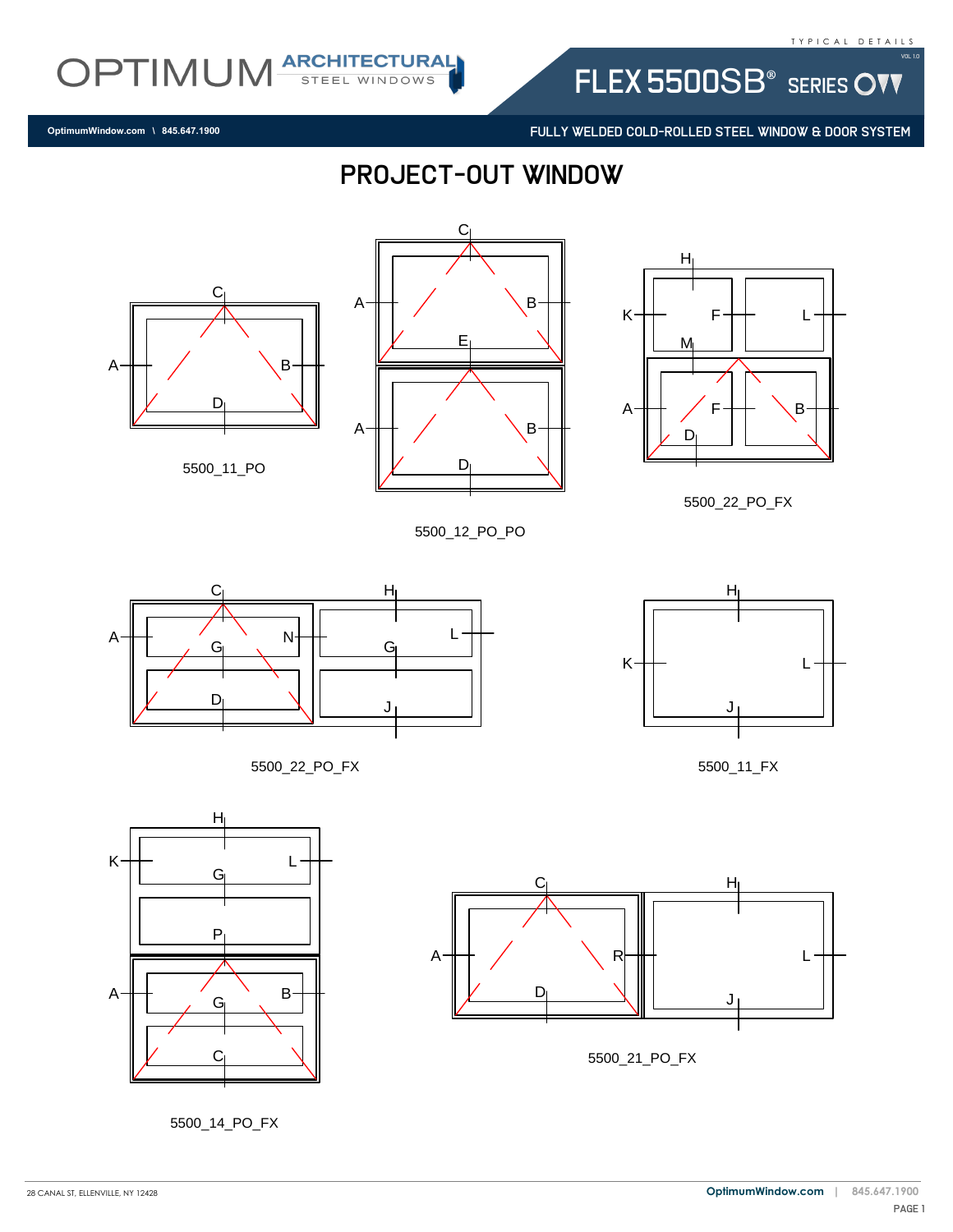**OptimumWindow.com \ 845.647.1900**

FULLY WELDED COLD-ROLLED STEEL WINDOW & DOOR SYSTEM

FLEX 5500SB<sup>®</sup> SERIES

## PROJECT-OUT WINDOW

- 
- 
- 2. Snap rastener<br>3. Extruded EPDM wedge gasket (by OWM)<br>4. Glass and glazing (by others)<br>5. Silicone cap bead (by others)<br>6. Glazing tape (by others)<br>7. Weather stripping<br>8. Stainless steel 4 ber binge
- 
- 1. Snap in steel glazing bead<br>2. Snap fastener<br>3. Extruded EPDM wedge ga<br>4. Glass and glazing (by othe<br>5. Silicone cap bead (by othe 1. Snap in steel (<br>2. Snap fastener<br>3. Extruded EPD<br>4. Glass and gla:<br>5. Silicone cap b<br>6. Glazing tape ( 4. Glass and glazing (by others)<br>5. Silicone cap bead (by others)<br>6. Glazing tape (by others)<br>7. Weather stripping 5. Silicone cap bead (by others)
- 
- 
- 5. Silicone cap bead (by others)<br>6. Glazing tape (by others)<br>7. Weather stripping<br>8. Stainless steel 4-bar hin<br>9. White bronze flex fasten<br>\*Note: White bro 6. Glazing tape (by do. Stainless steel 4-l<br>7. Weather stripping<br>8. Stainless steel 4-l<br>\*Note: Wike: Wike: Wike: Wike: Wike: Wike: Wike: Wike: Wike: Wike: Wike: Wike: Wike: Wike: Wike: Wike: Wike: W<br>Mike: Mike: Mike: Mike:
- 9. White bronze flex fastener with keeper

7. weather stripping<br>8. Stainless steel 4-bar hinge<br>9. White bronze flex fastener<br>\*Note: White bron:<br>(other finishes and \*Note: White bronze hardware is OWM's standard (other finishes and options available)



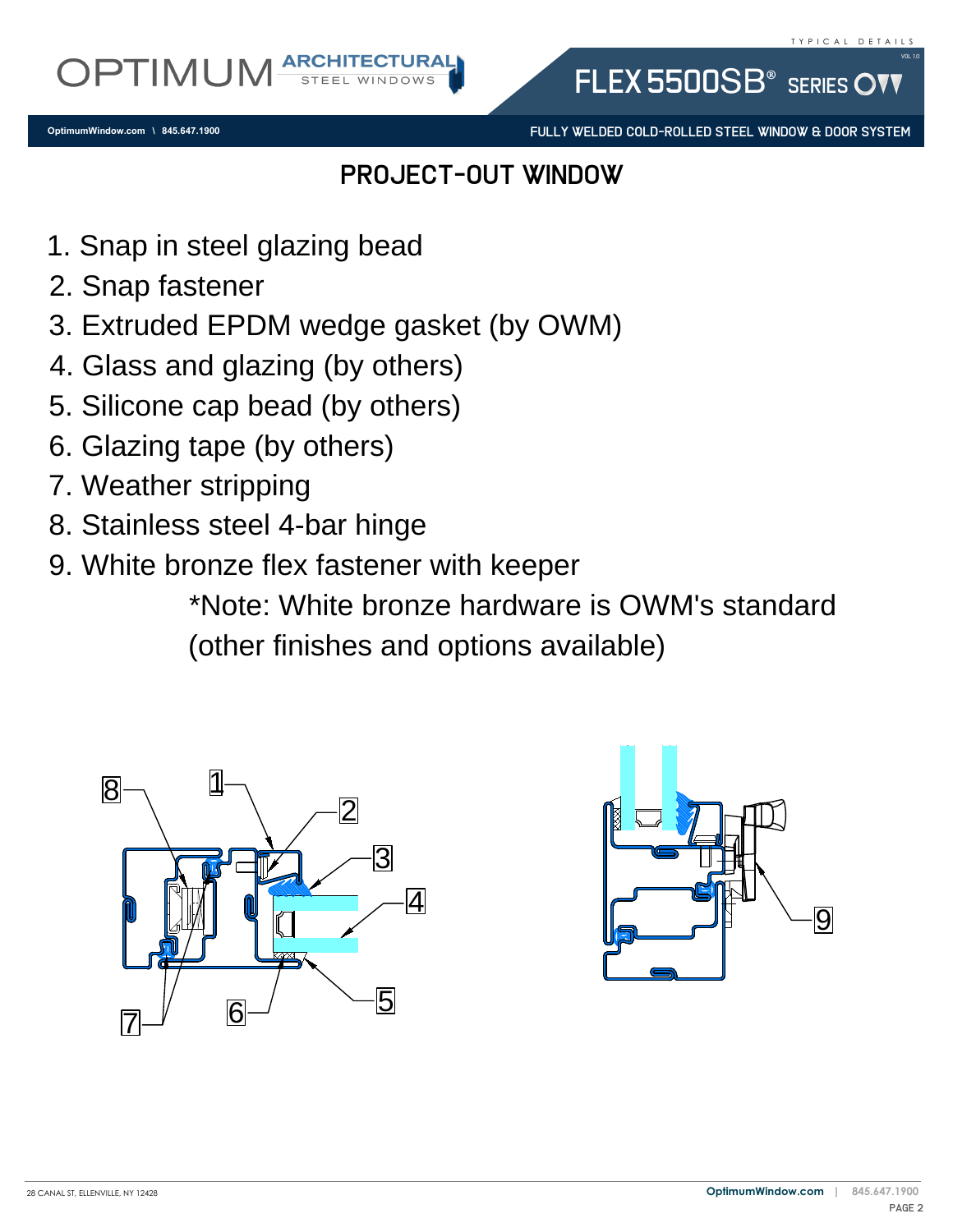FLEX 5500SB<sup>®</sup> SERIES OVV

FULLY WELDED COLD-ROLLED STEEL WINDOW & DOOR SYSTEM

**OptimumWindow.com \ 845.647.1900**

OPTIMUM ARCHITECTURAL

PROJECT-OUT WINDOW

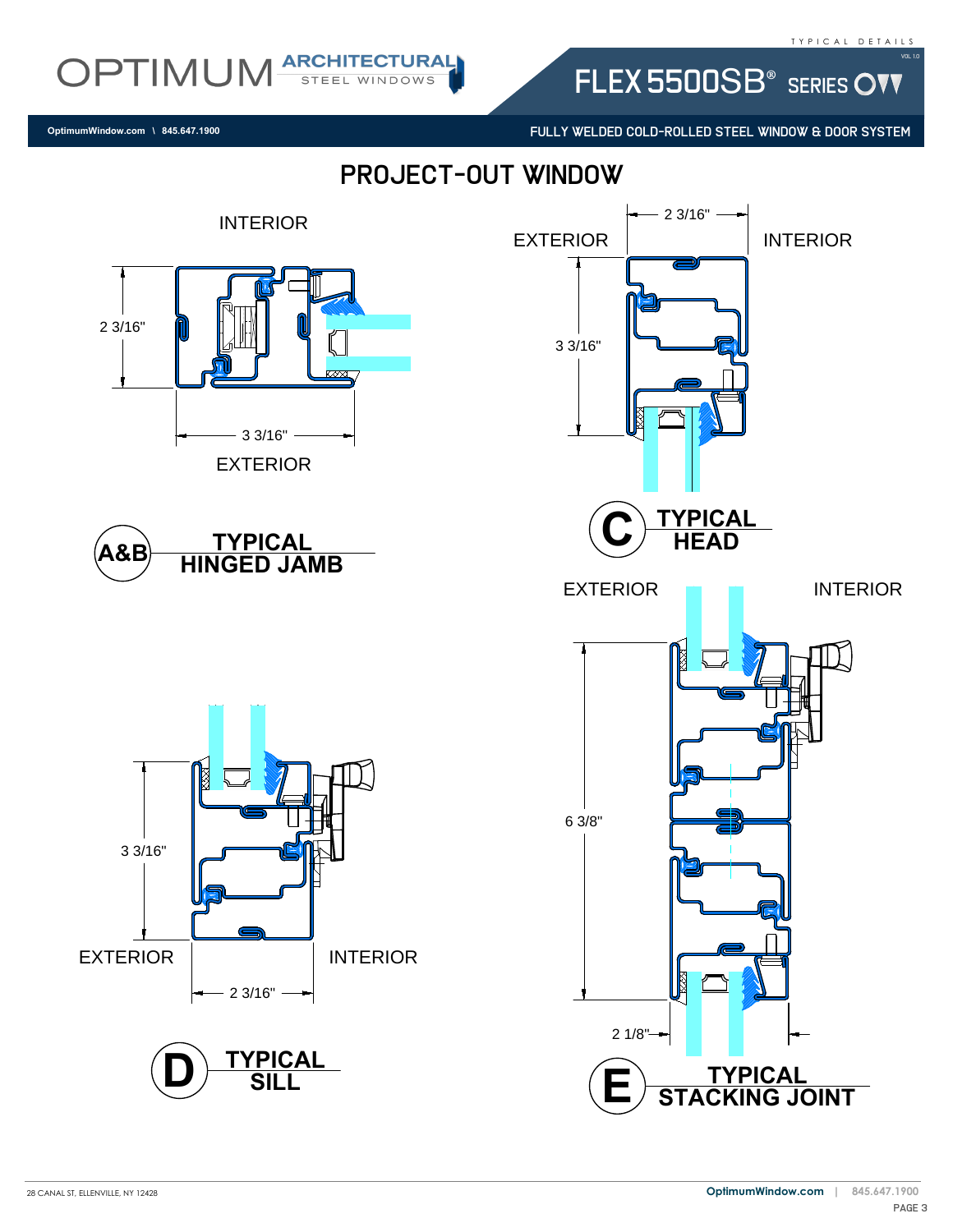

FLEX 5500SB<sup>®</sup> SERIES OVV

FULLY WELDED COLD-ROLLED STEEL WINDOW & DOOR SYSTEM

**OptimumWindow.com \ 845.647.1900**

PROJECT-OUT WINDOW





EXTERIOR



INTERIOR









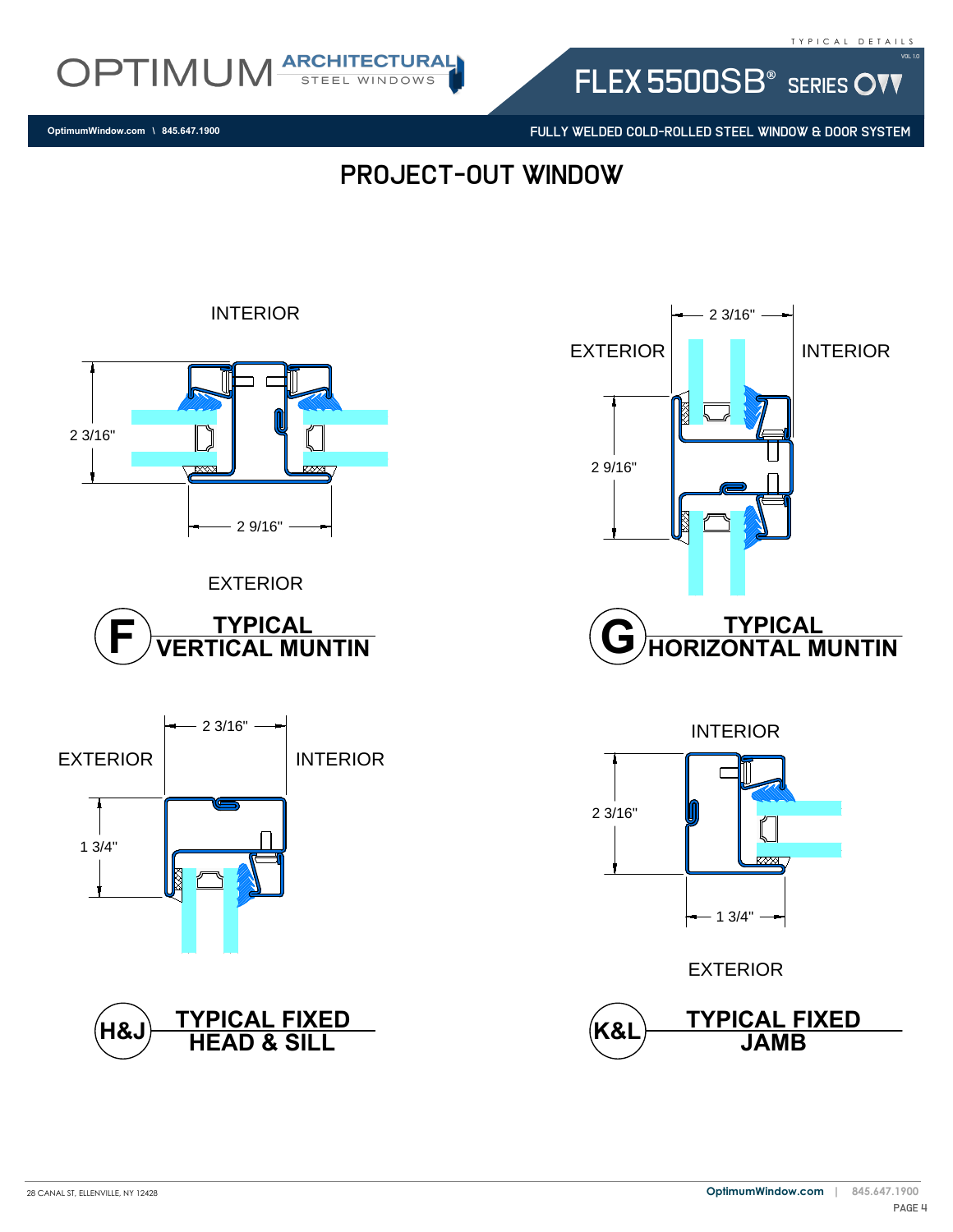## T Y P I C A L D E T A I L S

Vol 1.0

OPTIMUM ARCHITECTURAL FLEX 5500SB<sup>®</sup> SERIES OVV

FULLY WELDED COLD-ROLLED STEEL WINDOW & DOOR SYSTEM